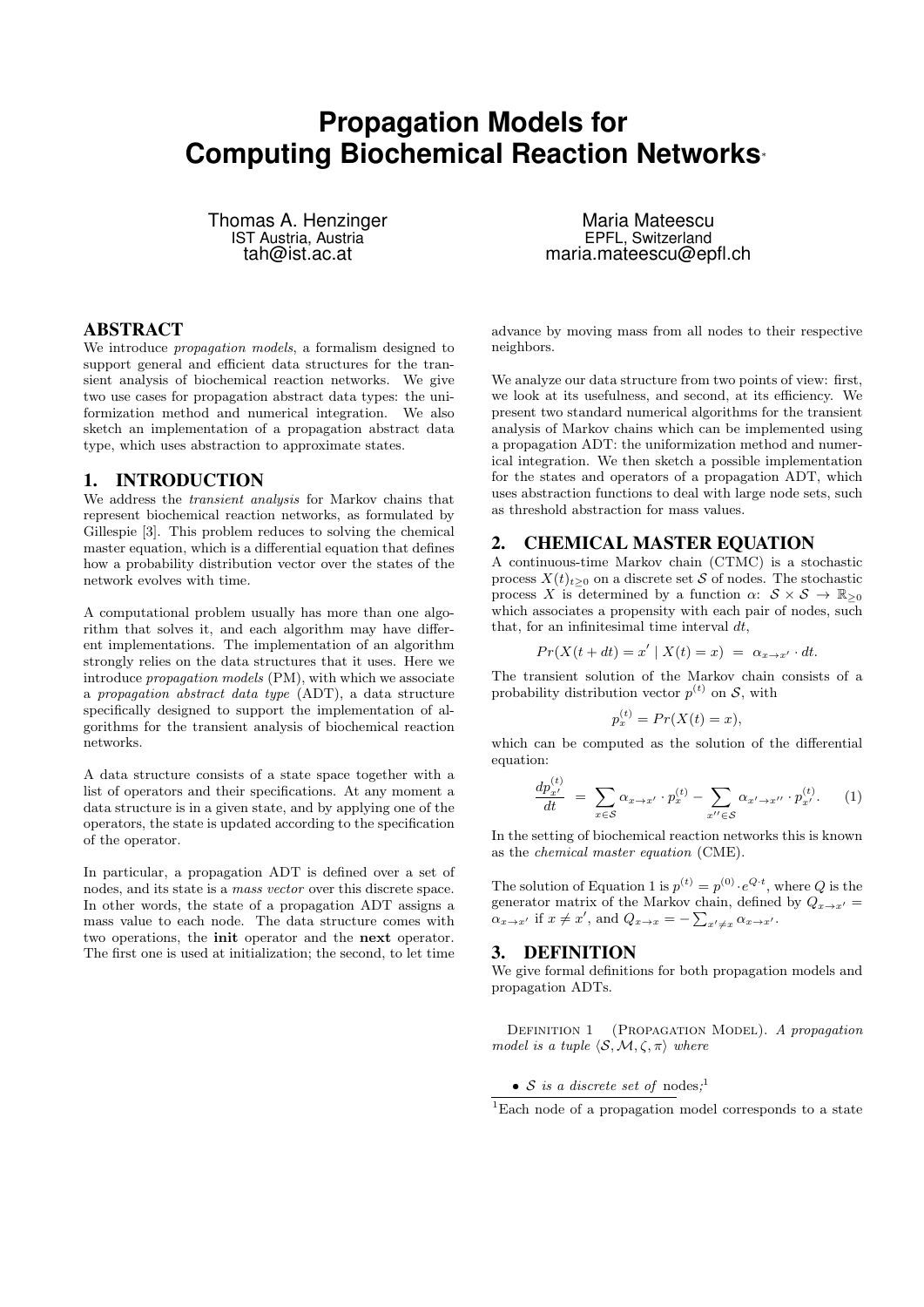- M is a set of mass values;
- $\zeta \in [\mathcal{S} \to \mathcal{M}]$  is the initialization vector, which assigns an initial mass value to each node;
- $\pi: \mathcal{S} \times \mathcal{S} \times \mathcal{M} \rightarrow \mathcal{M}$  is the mass propagation function, which assigns a mass value to each pair of nodes given a mass value for the first node in the pair. For the propagation value from node  $x$  to node  $x'$ , given mass value  $\mu$  of x, we use the notation  $\pi_{x\to x'}(\mu)$ .

EXAMPLE 1 (PREDATOR-PREY). Consider a predator prey example, where two species, predator  $R$  and prey  $Y$ , interact according to the following reactions:

$$
\emptyset \to Y; \ Y \to R; \ R \to \emptyset
$$

The propagation model that represents the stochastic behavior of the predator-prey example with initial state y is defined over the set  $S = \mathbb{N}_{\geq 0}^2$  of nodes, where each node  $\mathbf{x} =$  $(x_R, x_Y)$  is defined by the number  $x_R$  of predators and the number  $x<sub>Y</sub>$  of prey. The mass values  $\mathcal{M} = [0, 1]$  represent probabilities. Furthermore, if  $c_1$ ,  $c_2$ ,  $c_3$  are the rate constants of our three reactions:

- $\zeta_{\mathbf{v}} = 1$  for the initial state y, and  $\zeta_{\mathbf{x}} = 0$  otherwise;
- $\pi_{(x_R,x_Y) \to (x_R,x_Y + 1)}(p) = p \cdot c_1 \cdot x_Y;$
- $\pi_{(x_R,x_Y) \to (x_R+1,x_Y-1)}(p) = p \cdot c_2 \cdot x_R \cdot x_Y;$
- $\pi_{(x_R,x_Y) \to (x_R-1,x_Y)}(p) = p \cdot c_3 \cdot x_R$ .

While the mass values of propagation models usually represent node probabilities (as in the example above), this is not always the case; for example, mass may also represent the expectation of a node variable.

We associate with each propagation model an abstract data type, called a propagation ADT.

DEFINITION 2 (PROPAGATION ABSTRACT DATA TYPE). The propagation ADT associated with a given propagation model  $\langle \mathcal{S}, \mathcal{M}, \zeta, \pi \rangle$  is a triple  $\langle$ **state, init, next** $\rangle$ , where

- the state space state  $= [\mathcal{S} \to \mathcal{M}]$  is the set of vectors that assign to each node in  $S$  a mass value in  $M$ ;
- the initialization operator init  $\in$  state returns  $\zeta$ , the initialization vector of the propagation model;
- the successor operator next: state  $\rightarrow$  state updates a state in state by propagating mass from every node in S to its neighbors. Formally, for each state  $s \in state$ and each node  $x' \in \mathcal{S}$ ,

$$
\mathrm{next}(\mathbf{s})_{x'} = \sum_{x \in \mathcal{S}} \pi_{x \to x'}(\mathbf{s}_x) - \sum_{x \in \mathcal{S}} \pi_{x' \to x''}(\mathbf{s}_{x'}).
$$

Note that a propagation ADT supports the use of value iteration algorithms [1].

#### Algorithm 1 Uniformization

**Input:** propagation model  $N^u$ , error  $\epsilon$ , time horizon T; Output: mass vector  $p^{(T)}$ ; Variables: s of type  $\text{prop\_t}^u$ ; 1:  $s \leftarrow init^u$ ; 2:  $sum \leftarrow 0;$ <br>3: while sur 3: while  $sum < 1 - \epsilon$  do<br>4:  $p^{(T)} \leftarrow p^{(T)} + \mathcal{P}_{\Lambda t}(k)$ 4:  $p^{(T)} \leftarrow p^{(T)} + \mathcal{P}_{\Lambda t}(k) \cdot \mathbf{s}$ ; 5:  $sum \leftarrow sum + \mathcal{P}_{\Lambda t}(k);$ <br>6:  $\mathbf{s} \leftarrow \mathbf{next}^u(\mathbf{s});$  $\mathbf{s} \leftarrow \mathbf{next}^u(\mathbf{s});$ 7: end while.

#### Algorithm 2 Integration

**Input:** propagation model  $N^i$ , time horizon T; Output: mass vector  $p^{(T)}$ ; Variables: s of type  $\text{prop\_t}^i$ ; 1:  $\mathbf{s} \leftarrow \text{init}^i;$ 2:  $t \leftarrow 0$ ; 3: while  $t < T$  do<br>4:  $s \leftarrow \textbf{next}^i(s)$ : 4:  $\mathbf{s} \leftarrow \mathbf{next}^i(\mathbf{s});$ 5:  $t \leftarrow t + dt;$ 6: end while; 7:  $p^{(T)} \leftarrow$  s.

# 4. APPLICATIONS

We present two algorithms that can be implemented using propagation ADTs, the uniformization method [5] and Runge-Kutta integration, both of which solve the CME (see Equation 1). For the Runge-Kutta method we restrict our presentation to first-order Runge-Kutta in order to keep the presentation simple; propagation models can be used for higher-order methods as well [6].

The uniformization method for Markov chains computes the transient solution  $p^{(t)}$  as  $\sum_{k=0}^{\infty} r^{(k)} \cdot \mathcal{P}_{\Lambda t}(k)$ , which is then approximated by the finite sum  $\sum_{k=0}^{R} r^{(k)} \cdot \mathcal{P}_{\Lambda t}(k)$ , for a sufficiently large truncation point R. The vector  $r^{(k)}$  is recursively defined by  $r^{(0)} = p^{(0)}$ , and  $r^{(k+1)} = r^{(k)} \cdot P$ , where  $P = I + \frac{1}{\Lambda} \cdot Q$  for a uniformization rate  $\Lambda$  with  $\Lambda \geq max\{-Q_{s,s}\}.$  Furthermore,  $\mathcal{P}_{\Lambda t}(k)$  is the value of the Poisson distribution with rate  $\Lambda \cdot t$ , at point k.

Suppose we are given a Markov chain with node set  $S$  and propensity rate function  $\alpha: \mathcal{S} \times \mathcal{S} \to \mathbb{R}_{\geq 0}$ . Also given are an initial node  $y \in \mathcal{S}$  and a time horizon T. We want to compute  $p^{(T)}$ , knowing that  $p_y^{(0)} = 1$ . The uniformization method for solving this problem uses the propagation model  $N^u = \langle \mathcal{S}, [0,1], \zeta, \pi^u \rangle$ , with  $\zeta_s = 1$  if  $s = y$  and  $\zeta_s = 0$ otherwise, and  $\pi_{s \to s'}^u(\mu) = P_{s \to s'} \cdot \mu$ . The corresponding propagation ADT **prop**<sub>t</sub><sup>u</sup> associated with  $N^u$  is used in Algorithm 2. The truncation point  $R$  is chosen such that  $R$ is the smallest integer for which  $\sum_{k=1}^{R} \mathcal{P}_{\Lambda t}(k) > 1 - \epsilon$ , for some given error  $\epsilon > 0$ .

Next, we present a second algorithm, based on a simple integration of Equation 1, using the Euler method (first-order Runge-Kutta) with time step  $dt$ . For this we define a second propagation model,  $N^i = \langle S, [0,1], \zeta, \pi^i \rangle$ , with the mass propagation function  $\pi_{s \to s'}^i(\mu) = \alpha_{s \to s'} \cdot \mu \cdot dt$ .

Here we illustrated only discrete-time propagation models, but the CME itself can be viewed as a continuous-time propagation model [6].

of a Markov chain. We use the term "node" in order to distinguish it from the state of a propagation ADT, which is a mass vector.